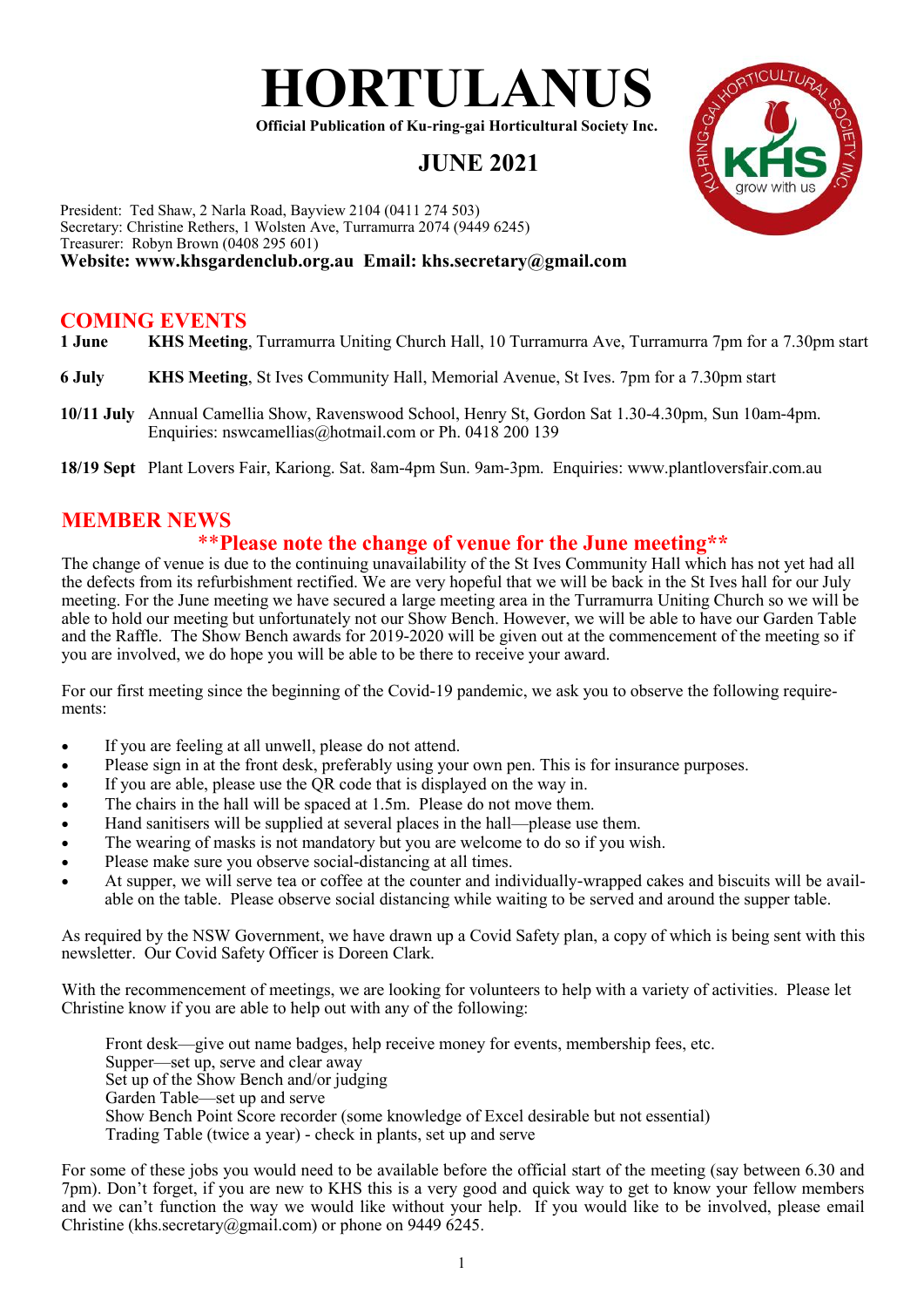Don't forget to have a look at our Facebook page which continues to have some interesting postings. We now have 47 contributors and it has proved very useful in answering questions such as finding out plant names and helping members with problems with their gardens. <https://www.facebook.com/groups/2273344029640713>.

#### **Speakers:**

For our first meeting in over 15 months, we have two guest speakers coming. The first will be Lorraine Emerson who is the new president of Garden Clubs of Australia. She will bring us up-to-date on the big restructuring of the organisation that has taken place in the past few months and also tells us about the GCA Biennial Convention which will be taking place in Townsville in September.

The second speaker will be Helen Wallace, secretary of the Camellia Research Society. Many of us have camellias growing in our gardens, so Helen's talk will be of particular interest especially as our camellias this year look like they are going to put on a spectacular show, thanks to the very favourable weather conditions we have had.

#### **OUTINGS**

After the successful visit to the Hunter Valley Gardens, we are now planning a 1-day trip in the Sydney area in late August/early September to Auburn Botanic Gardens to see the beautiful Japanese garden and cherry blossoms, the E G Waterhouse Camellia Garden, Caringbah and a visit to one or two private gardens in the area. We will be able to give more details closer to the time.

### **SHOW BENCH**

There will be no Show Bench at the June meeting but we expect to commence the Show Bench Point Score Competition with the July meeting when we are back to our usual venue at St Ives.

## **GARDEN TABLE**

This will be operating at this meeting so please bring along your plants and cuttings. However, we do ask that you put these in plastic bags so we don't leave any mess (the Church has a carpeted floor where we are meeting). These will be for sale very cheaply and the proceeds go to help your Society.

#### **RAFFLE**

We will be having a raffle. The Society always provides an interesting plant for the raffle but we encourage you to contribute also by bringing in something nice from your garden, plants, books, garden accessories and the like. However, please remember these should be something you would like to win yourself so should be of good quality. The tickets are 3 for \$2 and the proceeds go to help your Society.

## **AUTUMN COLOUR by Maureene Smith**

A recent visit to the Kosciuszko National Park and other parts of the Snowy area made me appreciate how much a burst of autumn colour is able to lift the spirits and what a joy this can bring to a home garden. Of course, not many suburban gardens are large enough for a Poplar or Quercus Scarlet Oak but there are still plenty of smaller varieties to



choose from.

One that gives joy three seasons of the year is a Malus (Crab Apple). There are several

varieties available that provide abundant blossom in spring, apples for jelly in summer and then beautiful vari-coloured foliage in autumn. Prunus Nigra (Flowering Cherry) and Pyrus (Flowering Pear) will also add an abundance of blossom in spring and ever changing foliage in autumn.

Cercis canadensis (Forest Pansy) is another flowering tree with great autumn foliage and growing to 5metres, it is still manageable in



many suburban gardens.

Other small trees providing autumn colour are of course the Acers. There

is an infinite variety of the Acer palmatum (Japanese Maple) coming as they do in every shade and shape. Lagerstroemia (Crepe Myrtle) are known to may of us and as you can now buy miniature varieties, they will fit in just about





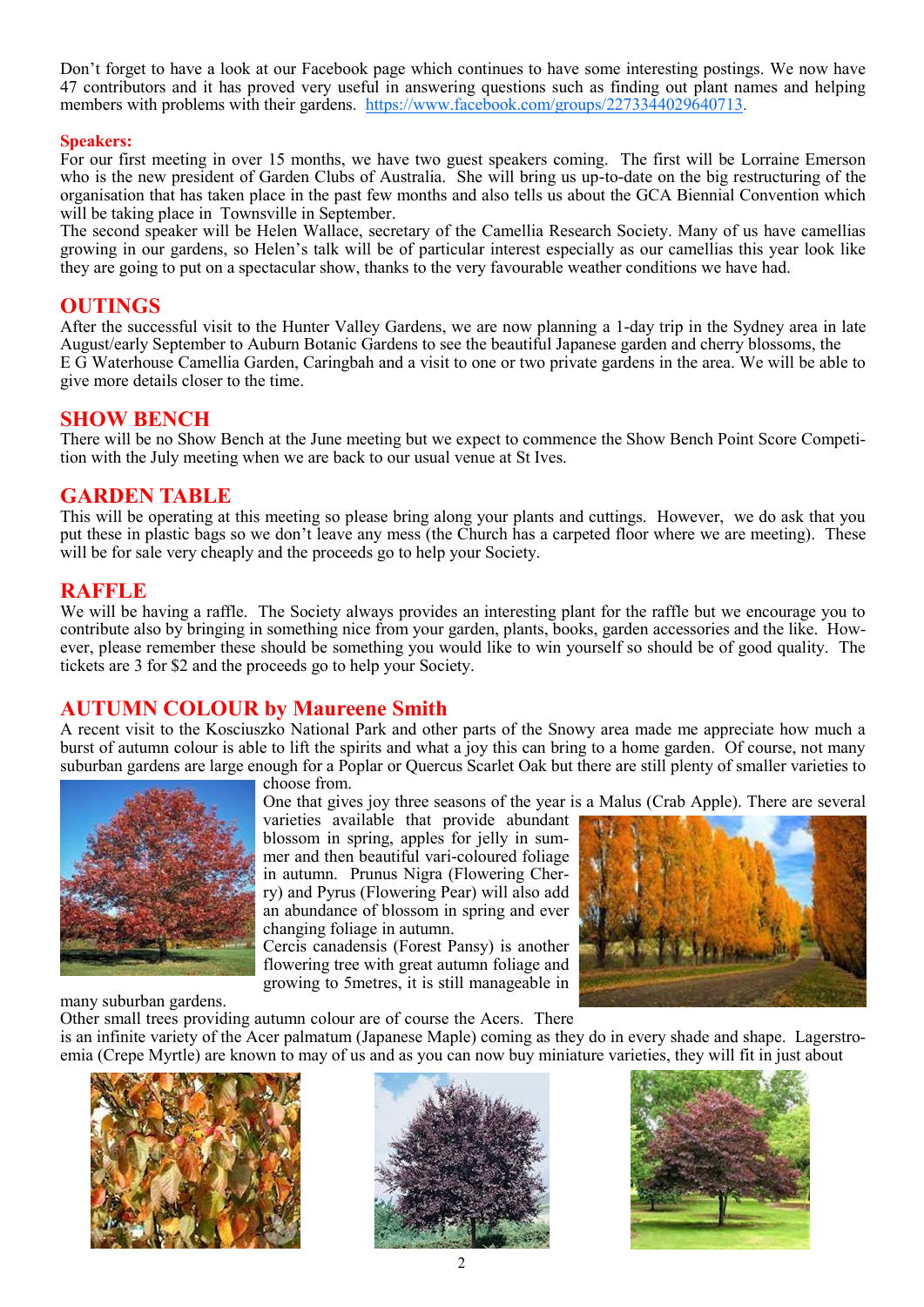anywhere. They have the added benefit of their beautiful bark when leafless. Of course, it is not only the autumn-colouring trees that can enliven our gardens with that pop of colour in autumn and winter, there are many shrubs and plants that can do that, some of which give you bright colour all year round.

In my own garden, Iresine herbstii 'Beefsteak' is one which, together with a Cordyline fruticosa rubra, lifts a dark corner, together with an old favourite, Iresine 'Chicken gizzards' for contrast. Many Salvias flower throughout autumn and far into winter. Salvia involucrata 'Timboon' will give you a brilliant red or for a beautiful splash of gold, the easy to grow Tagetes lemonii (Bush





Marigold) would be a good choice. Whatever you choose, now is the time



to be planting them out, before the winter ground is too cold to give them a good start. Some of the best places to see autumn colour are well worth a visit, even if you are not planning to grow some yourself. The Royal Botanic Gardens, either in Sydney or Mount Tomah have lovely displays, as do the Botanic Garden at Auburn or Wahroon-

ga Park. Even the trees in our local streets are colouring up nicely.



► Winter has finally arrived in our gardens, the grass has slowed right down and almost stopped growing so give it one more going over with the mower and edger. This is not so much to tidy up the lawn but to make it easier to spot the weeds that the mower cannot reach like oxalis and early winter grass. If the lawn is damp, they will be easy to pull

out so down on your knees and look for those young weeds that are just getting a start in your lawn. Get them out now before they get a good start in your lawn.

► Have a look at your concrete or stone paths and driveway. Are they turning green with mould? That mould can become very slippery so you need to get rid of it. If you have a water blaster such as Karcher, use it - they usually do a good job. Chemicals are available to do the job but there is always the chance of the chemical running off and damaging your lawn or garden. Burning it with a heating torch will get rid of the mould for a relatively short time only.

When was the last time you turned over your compost heap? If you have not done it for a while, step to it with your garden fork. By aerating your heap, you will speed up the composting process. While you are at it, check the heap for moisture content. It should be nice and damp but not wet.

June is camellia time. Camellias are ideal for a shaded spot where sun-loving plants will not flourish. The shiny foliage enlivens shady areas by reflecting light rather than absorbing it. In fact, any shiny leafed shrub adds an extra dimension to a garden with the gleams of light and a real sparkle in the sun. When planting camellias, make sure they are planted where they do not receive direct early morning sun in the winter as this can burn any wet or frosttouched buds or flowers which causes them not to open or to go brown. This applies particularly to doubles.

► Do you have water tanks that you installed during the last long dry period? When was the last time you had a look at the entry filter? It is about time to have a look at it. Those old dry leaves will break down and eventually get into your tank and it won't take too many to block your outlet tap which is not a good thing at all. They can also get into your irrigation system so get rid of anything lying in the filter and shine a strong torch inside the tank and see what is going on. You might just save yourself a lot of trouble.

Keep your eye on any Cape Honeysuckle (Tacoma capensis) that you have and don't hesitate to cut it back. It will come back again quite quickly. The Cape Honeysuckle is a vigorous plant and can get out of control quite quickly. Strangely enough, It can also be cut as a hedge or even as a large pot plant but it should always be kept under control. It has a very nice red trumpet-like flower but when planted in the ground, it can send a runner along the ground where you usually can't see it and next time you look there is a new plant heading for the sky two metres or more away from the parent.

► Many of us have small electric shredders that we use to shred vegetation for the compost heap where it breaks down quickly. The circular saw in these machines is usually not of a particularly high quality. When your saw blade wears out, take it along to Bunning's and match it to a new blade but make sure the new blade's teeth are tungsten tipped. The new blades will not be cheap but they will stay sharp a lot longer and will also cut much better. The hole in the centre and the diameter of the blade are the two main dimensions to check and should match your old one. Thickness of the blade is usually not a problem.

► If you are operating garden tools or for that matter any electrical equipment from the 240-volt mains, make sure you have an Earth Leakage Circuit Breaker plugged into the power point. I have mentioned this before but it is safety first at all times when using 240v. It is too easy to cut the cable with a power garden tool. They are readily available at Bunnings and cost around \$40.